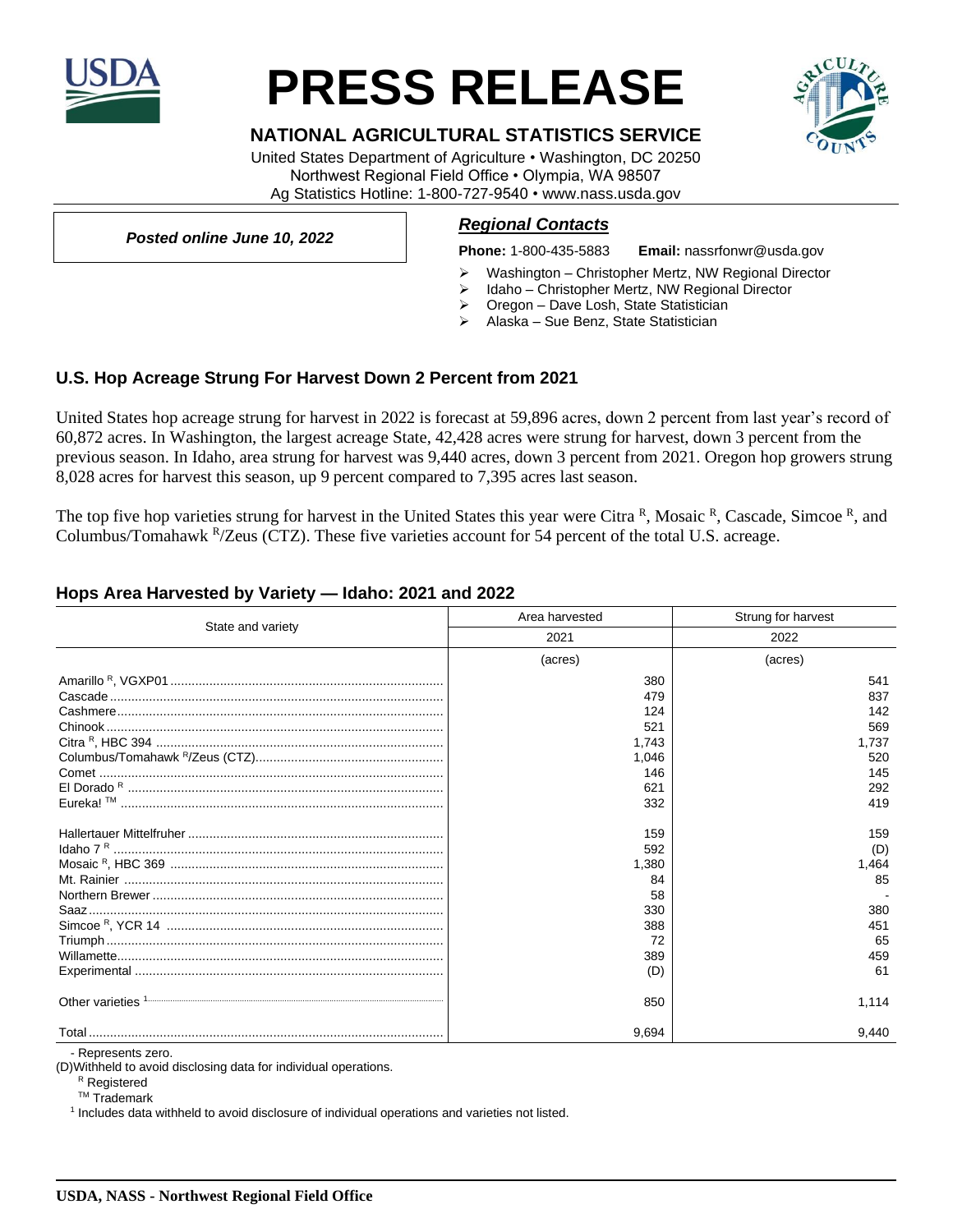# Hops Area Harvested by Variety - Oregon: 2021 and 2022

| State and variety | Area harvested | Strung for harvest |
|-------------------|----------------|--------------------|
|                   | 2021           | 2022               |
|                   | (acres)        | (acres)            |
|                   | 193            | 214                |
|                   | 666            | 660                |
|                   | 364            | 410                |
|                   | 79             | 130                |
|                   | 1,472          | 1,775              |
|                   | 159            | 191                |
|                   | 78             | 32                 |
|                   | 54             | (D)                |
|                   | 844            | 889                |
|                   | 123            | 174                |
|                   | 126            | 126                |
|                   | 572            | 518                |
|                   | 225            | 147                |
|                   | 499            | 547                |
|                   | 58             | 35                 |
|                   | 833            | 1,083              |
|                   | (D)            | 100                |
|                   | (NA)           | 49                 |
|                   | 446            | 463                |
|                   | 604            | 485                |
|                   | 7,395          | 8.028              |

(D) Withheld to avoid disclosing data for individual operations.

(NA) Not available.<br>  $R$  Registered<br>  $T M$  Trademark

<sup>1</sup> Includes data withheld to avoid disclosure of individual operations and varieties not listed.